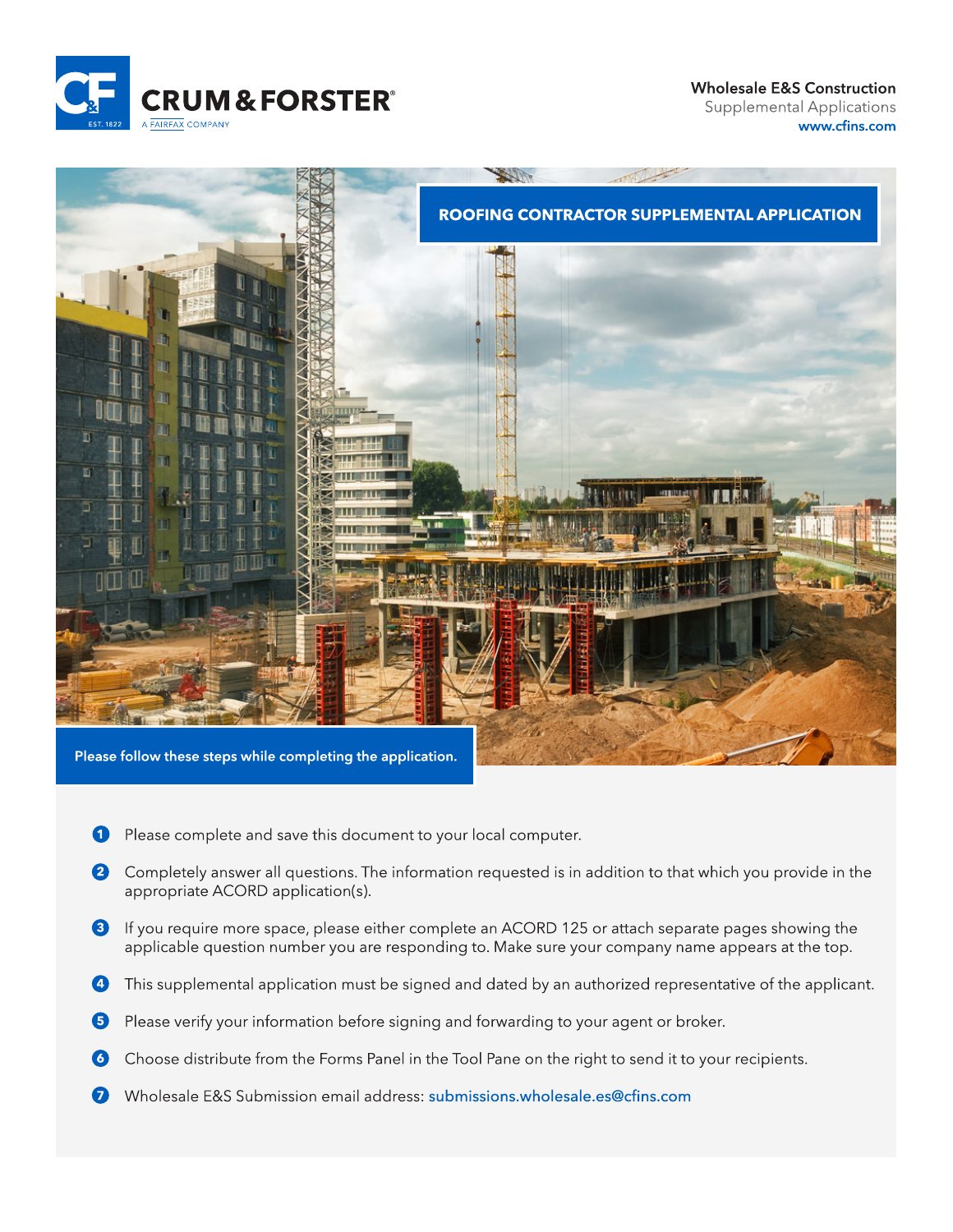

|                                          | Producer Is: $\square$ Wholesaler $\square$ Retailer |                                                                                          |  |  |  |  |
|------------------------------------------|------------------------------------------------------|------------------------------------------------------------------------------------------|--|--|--|--|
|                                          |                                                      |                                                                                          |  |  |  |  |
|                                          |                                                      |                                                                                          |  |  |  |  |
|                                          |                                                      | Telephone: <u>www.common.common.common.common.common.common.common.common.common.com</u> |  |  |  |  |
|                                          |                                                      |                                                                                          |  |  |  |  |
| Excess & Surplus Lines License No.: 1998 |                                                      |                                                                                          |  |  |  |  |
|                                          |                                                      |                                                                                          |  |  |  |  |
|                                          |                                                      |                                                                                          |  |  |  |  |
|                                          |                                                      | If Renewal, Provide Current Policy No.: 1996 1997 1998                                   |  |  |  |  |
|                                          |                                                      |                                                                                          |  |  |  |  |

## **ROOFING CONTRACTOR SUPPLEMENTAL APPLICATION**

Please answer all questions. If the answer to a question is Not Applicable, please use the phrase N/A.

| Date established: __________________                                                                        |
|-------------------------------------------------------------------------------------------------------------|
| If the answer to this question is less than three (3) years, please provide details of prior experience:    |
|                                                                                                             |
|                                                                                                             |
| States in which the applicant operates: States and the state of the states in which the applicant operates: |
|                                                                                                             |
|                                                                                                             |
|                                                                                                             |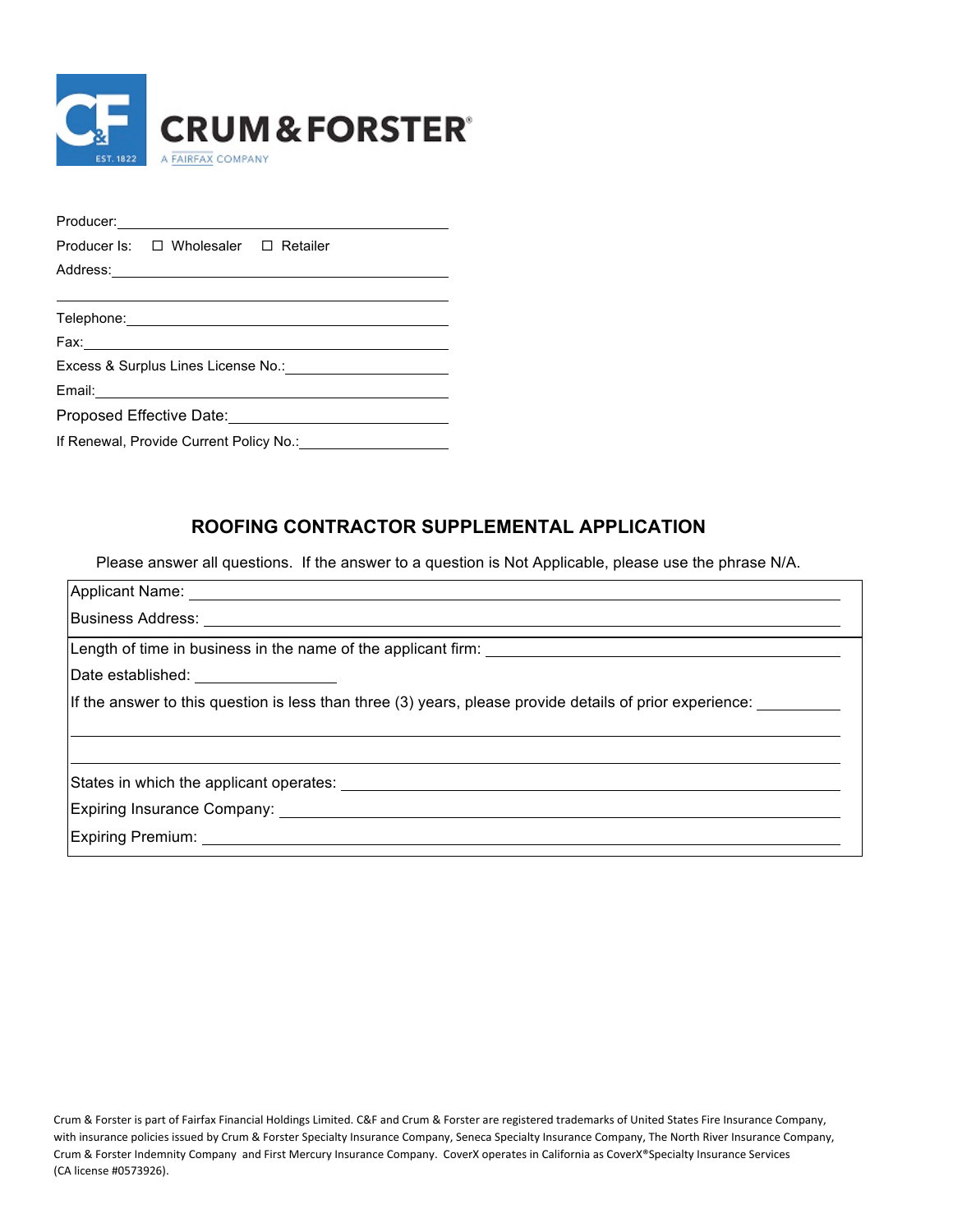| <b>Exposure Basis</b>                                                                                                                                |                           |                         |              | Projected     | 1 <sup>st</sup> Prior Year    | 2 <sup>nd</sup> Prior Year |  |  |
|------------------------------------------------------------------------------------------------------------------------------------------------------|---------------------------|-------------------------|--------------|---------------|-------------------------------|----------------------------|--|--|
| <b>Total Annual Receipts:</b>                                                                                                                        |                           |                         |              |               |                               |                            |  |  |
| <b>Commercial Roofing Payroll</b>                                                                                                                    | ISO Class 98677           |                         |              |               |                               |                            |  |  |
| <b>Residential Roofing Payroll</b>                                                                                                                   | ISO Class 98678           |                         |              |               |                               |                            |  |  |
| <b>Sheet Metal Payroll</b>                                                                                                                           | ISO Class 98884           |                         |              |               |                               |                            |  |  |
| <b>Cost of Subcontracted Work-Insured Subcontractors:</b>                                                                                            |                           |                         |              |               |                               |                            |  |  |
| Cost of Subcontracted Work-Uninsured Subcontractors:                                                                                                 |                           |                         |              |               |                               |                            |  |  |
| Does Applicant obtain a standard written agreement from all subcontractors?                                                                          |                           | Yes $\square$           | No<br>□      |               |                               |                            |  |  |
| Does each subcontractor hold the applicant harmless?                                                                                                 | Yes $\square$             | No<br>□                 |              |               |                               |                            |  |  |
| Does each subcontractor give the applicant an indemnification agreement?                                                                             |                           | Yes $\Box$              | No<br>□      |               |                               |                            |  |  |
| Does each subcontractor agree to add the insured as an Additional Insured?                                                                           |                           |                         |              |               | Yes $\square$                 | No<br>$\Box$               |  |  |
| Does the applicant obtain certificates of insurance from subcontractors?                                                                             |                           |                         |              |               | Yes $\Box$                    | No<br>□                    |  |  |
| Does the applicant have a tracking system for certificates of insurance?                                                                             |                           |                         |              |               | Yes $\Box$                    | No<br>П                    |  |  |
| What is the minimum limit the applicant accepts on certificates of insurance?                                                                        |                           |                         |              |               |                               |                            |  |  |
| Type of Roofing Work Done (Percentage of Overall Work Performed):                                                                                    |                           |                         |              |               |                               |                            |  |  |
| Residential:                                                                                                                                         |                           | %                       | Replacement: |               |                               | $\%$                       |  |  |
| Commercial/Industrial:                                                                                                                               | $\%$<br>New Construction: |                         |              |               |                               |                            |  |  |
| 100 %<br>Must Equal 100%<br>Must Equal 100%                                                                                                          |                           |                         |              |               |                               | 100 %                      |  |  |
|                                                                                                                                                      |                           |                         |              |               |                               |                            |  |  |
| Any work done on buildings over three stories tall?                                                                                                  |                           |                         |              |               | Yes $\square$<br>No $\square$ |                            |  |  |
| Maximum Height at which applicant will work:<br>Feet                                                                                                 |                           |                         |              |               |                               |                            |  |  |
| If the applicant has ever done New Construction work please advise if that work involved:                                                            |                           |                         |              |               |                               |                            |  |  |
| Condominium, Townhouse or Apartment Building Projects:                                                                                               |                           |                         |              | Yes $\square$ | No $\square$                  |                            |  |  |
| Yes $\square$<br>Single Family Home Tract Housing Projects<br><b>Heat Application Work</b>                                                           |                           |                         |              | No            |                               |                            |  |  |
|                                                                                                                                                      | %                         | <b>Modified Bitumen</b> |              |               |                               | $\%$                       |  |  |
| Hot Tar Application                                                                                                                                  |                           |                         |              |               |                               |                            |  |  |
| $\%$<br>$\%$<br><b>Built-up Roof</b><br>Ethylene Propylene Diene Monomer                                                                             |                           |                         |              |               |                               |                            |  |  |
| Does insured apply torch down systems to combustible walls and decks?<br>$No \Box$<br>Yes $\square$                                                  |                           |                         |              |               |                               |                            |  |  |
| Describe the procedure utilized by the applicant to inspect a heat application job-site prior to leaving the site for<br>an extended period of time: |                           |                         |              |               |                               |                            |  |  |
| <b>Equipment</b>                                                                                                                                     |                           |                         |              |               |                               |                            |  |  |
| Does the applicant use cranes or booms?                                                                                                              |                           |                         |              |               | Yes $\square$                 | No $\square$               |  |  |
| Does the applicant own this equipment?                                                                                                               |                           |                         |              | Yes $\square$ | No $\square$                  |                            |  |  |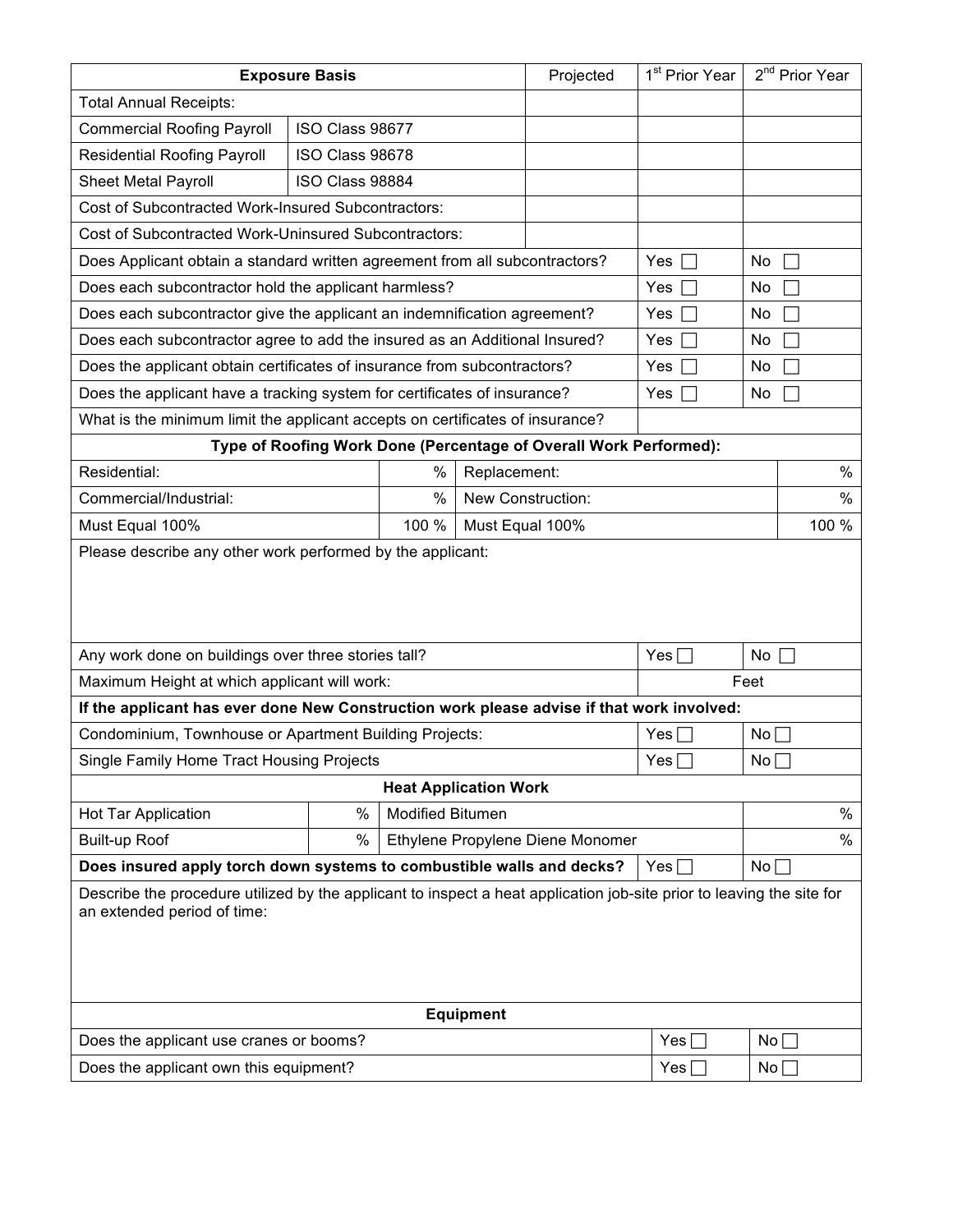|                                                                                                                                                                                                  |                                                    | Is equipment rented or leased without operator? |         |  |        |               |                     | Yes $\square$ |              | No $\square$ |  |
|--------------------------------------------------------------------------------------------------------------------------------------------------------------------------------------------------|----------------------------------------------------|-------------------------------------------------|---------|--|--------|---------------|---------------------|---------------|--------------|--------------|--|
| Is equipment rented or leased with operator?                                                                                                                                                     |                                                    |                                                 |         |  |        | Yes $\square$ |                     | $No \Box$     |              |              |  |
| Does the applicant lease or otherwise provide equipment to others?                                                                                                                               |                                                    |                                                 |         |  |        | Yes $\Box$    |                     | No $\square$  |              |              |  |
| What is the length of cranes or booms?                                                                                                                                                           |                                                    |                                                 |         |  |        |               |                     | Feet          |              |              |  |
| Has the applicant experienced any claim, incident or circumstance regarding<br>cranes or booms during the past five years?                                                                       |                                                    |                                                 |         |  |        | Yes $\square$ |                     | No $\square$  |              |              |  |
| Does the applicant use scaffolding?                                                                                                                                                              |                                                    |                                                 |         |  |        |               | Yes $\square$       |               | No $\square$ |              |  |
| Is scaffolding used owned by the applicant?                                                                                                                                                      |                                                    |                                                 |         |  |        | Yes $\square$ |                     | $No \Box$     |              |              |  |
| If rented from others does applicant do so under a rental contract?                                                                                                                              |                                                    |                                                 |         |  |        | Yes $\square$ |                     | $No \Box$     |              |              |  |
| <b>Inclement Weather Procedures</b>                                                                                                                                                              |                                                    |                                                 |         |  |        |               |                     |               |              |              |  |
| Describe the procedure utilized by applicant to protect an open roof when leaving a job site for an extended<br>period of time:                                                                  |                                                    |                                                 |         |  |        |               |                     |               |              |              |  |
| Does insured hire tear off companies when doing re-roofing?                                                                                                                                      |                                                    |                                                 |         |  |        |               | Yes $\square$       |               | No $\square$ |              |  |
| <b>Claims History</b>                                                                                                                                                                            |                                                    |                                                 |         |  |        |               |                     |               |              |              |  |
| Year                                                                                                                                                                                             | Paid Losses<br>Claim Count<br>Reserves<br>Incurred |                                                 |         |  |        |               |                     | Value Date    |              |              |  |
| 1 <sup>st</sup> Prior                                                                                                                                                                            |                                                    |                                                 |         |  |        |               |                     |               |              |              |  |
| $2^{nd}$ Prior                                                                                                                                                                                   |                                                    |                                                 |         |  |        |               |                     |               |              |              |  |
| 3rd Prior                                                                                                                                                                                        |                                                    |                                                 |         |  |        |               |                     |               |              |              |  |
| 4 <sup>th</sup> Prior                                                                                                                                                                            |                                                    |                                                 |         |  |        |               |                     |               |              |              |  |
| 5 <sup>th</sup> Prior                                                                                                                                                                            |                                                    |                                                 |         |  |        |               |                     |               |              |              |  |
|                                                                                                                                                                                                  | Losses greater than \$10,000                       |                                                 |         |  |        |               |                     |               |              |              |  |
| Date of                                                                                                                                                                                          |                                                    | Type/Description of                             | Date of |  | Amount | Amount        |                     |               |              |              |  |
| Occurrence                                                                                                                                                                                       |                                                    | Occurrence or Claim                             | Claim   |  | Paid   | Reserved      | <b>Claim Status</b> |               |              |              |  |
|                                                                                                                                                                                                  |                                                    |                                                 |         |  |        |               | Open                |               |              | Closed       |  |
|                                                                                                                                                                                                  |                                                    |                                                 |         |  |        |               | Open                |               |              | Closed       |  |
|                                                                                                                                                                                                  |                                                    |                                                 |         |  |        |               | Open                |               |              | Closed       |  |
| Has any claim or lawsuit ever been filed against the applicant or any partnership or<br>Yes $\Box$<br>No<br>joint venture of which the applicant has been a member?                              |                                                    |                                                 |         |  |        |               |                     |               |              |              |  |
| Has any claim or lawsuit ever been filed against the applicant's predecessors in<br>Yes $\Box$<br>No<br>business?                                                                                |                                                    |                                                 |         |  |        |               |                     |               |              |              |  |
| Has any claim or lawsuit ever been filed against any person, company or entity on<br>No <sub>1</sub><br>Yes $\Box$<br>whose behalf the applicant has assumed liability?                          |                                                    |                                                 |         |  |        |               |                     |               |              |              |  |
| Is the applicant aware of any circumstance, incident or accusation arising out of roofing<br>Yes $\Box$<br>No $\square$<br>operations performed by the applicant which may give rise to a claim? |                                                    |                                                 |         |  |        |               |                     |               |              |              |  |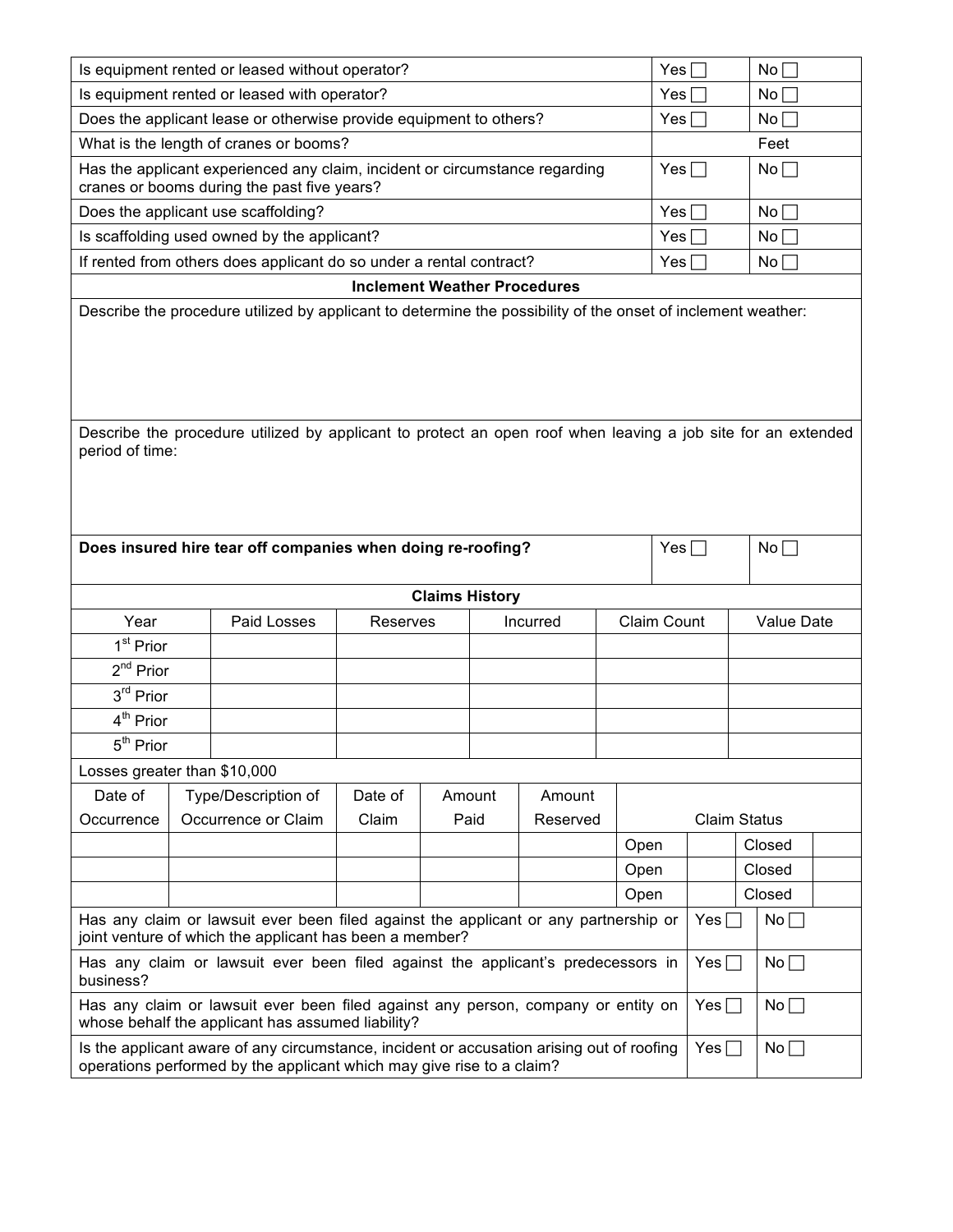State Notices: The following notices are required by the Insurance Department of the indicated states.

**Warning:** ANY PERSON WHO KNOWINGLY AND WITH INTENT TO DEFRAUD ANY INSURANCE COMPANY OR OTHER PERSON FILES AN APPLICATION FOR INSURANCE OR STATEMENT OF CLAIM CONTAINING ANY MATERIALLY FALSE INFORMATION OR CONCEALS, FOR THE PURPOSE OF MISLEADING, INFORMATION CONCERNING ANY FACT MATERIAL THERETO COMMITS A FRAUDULENT INSURANCE ACT, WHICH IS A CRIME AND SUBJECTS SUCH PERSON TO CRIMINAL AND CIVIL PENALTIES. (Not applicable in AL, AR, CO, DC, FL, KS, KY, LA, MD, ME, NJ, NM, NY, OH, OK, OR, RI, TN, VA, VT, WA or WV – see Additional Fraud Notices for these States below).

## **ADDITIONAL FRAUD NOTICES**

**NOTICE TO ALABAMA, ARKANSAS, LOUISIANA, NEW MEXICO, RHODE ISLAND AND WEST VIRGINIA APPLICANTS:** Any person who knowingly presents a false or fraudulent claim for payment of a loss or benefit or knowingly presents false information in an application for insurance is guilty of a crime and may be subject to fines and confinement in prison.

**NOTICE TO COLORADO APPLICANTS:** It is unlawful to knowingly provide false, incomplete, or misleading facts or information to an insurance company for the purpose of defrauding or attempting to defraud the company. Penalties may include imprisonment, fines, denial of insurance and civil damages. Any insurance company or agent of an insurance company who knowingly provides false, incomplete, or misleading facts or information to a policyholder or claimant for the purpose of defrauding or attempting to defraud the policyholder or claimant with regard to a settlement or award payable from insurance proceeds shall be reported to the Colorado Division of Insurance within the Department of Regulatory Agencies.

**NOTICE TO DISTRICT OF COLUMBIA APPLICANTS: WARNING:** It is a crime to provide false or misleading information to an insurer for the purpose of defrauding the insurer or any other person. Penalties include imprisonment and/or fines. In addition, an insurer may deny insurance benefits if false information materially related to a claim was provided by the applicant.

**NOTICE TO FLORIDA APPLICANTS:** Any person who knowingly and with intent to injure, defraud, or deceive any insurer files a statement of claim or an application containing any false, incomplete, or misleading information is guilty of a felony of the third degree.

**NOTICE TO KANSAS APPLICANTS:** Any person who, knowingly and with intent to defraud, presents, causes to be presented or prepares with knowledge or belief that it will be presented to or by an insurer, purported insurer, broker or any agent thereof, any written, electronic, electronic impulse, facsimile, magnetic, oral, or telephonic communication or statement as part of, or in support of, an application for the issuance of, or the rating of an insurance policy for personal or commercial insurance, or a claim for payment or other benefit pursuant to an insurance policy for commercial or personal insurance which such person knows to contain materially false information concerning any fact material thereto; or conceals, for the purpose of misleading, information concerning any fact material thereto commits a fraudulent insurance act.

**NOTICE TO KENTUCKY APPLICANTS:** Any person who knowingly and with intent to defraud any insurance company or other person files an application for insurance containing any materially false information or conceals, for the purpose of misleading, information concerning any fact material thereto commits a fraudulent insurance act, which is a crime.

**NOTICE TO MAINE APPLICANTS:** It is a crime to knowingly provide false, incomplete or misleading information to an insurance company for the purpose of defrauding the company. Penalties may include imprisonment, fines or denial of insurance benefits.

**NOTICE TO MARYLAND APPLICANTS:** Any person who knowingly or willfully presents a false or fraudulent claim for payment of a loss or benefit or who knowingly or willfully presents false information in an application for insurance is guilty of a crime and may be subject to fines and confinement in prison.

**NOTICE TO NEW JERSEY APPLICANTS:** Any person who includes any false or misleading information on an application for an insurance policy is subject to criminal and civil penalties.

**NOTICE TO NEW YORK APPLICANTS:** Any person who knowingly and with intent to defraud any insurance company or other person files an application for insurance or statement of claim containing any materially false information, or conceals for the purpose of misleading, information concerning any fact material thereto, commits a fraudulent insurance act, which is a crime, and shall also be subject to a civil penalty not to exceed five thousand dollars and the stated value of the claim for each such violation.

**NOTICE TO OHIO APPLICANTS:** Any person who, with intent to defraud or knowing that he is facilitating a fraud against an insurer, submits an application or files a claim containing a false or deceptive statement is guilty of insurance fraud.